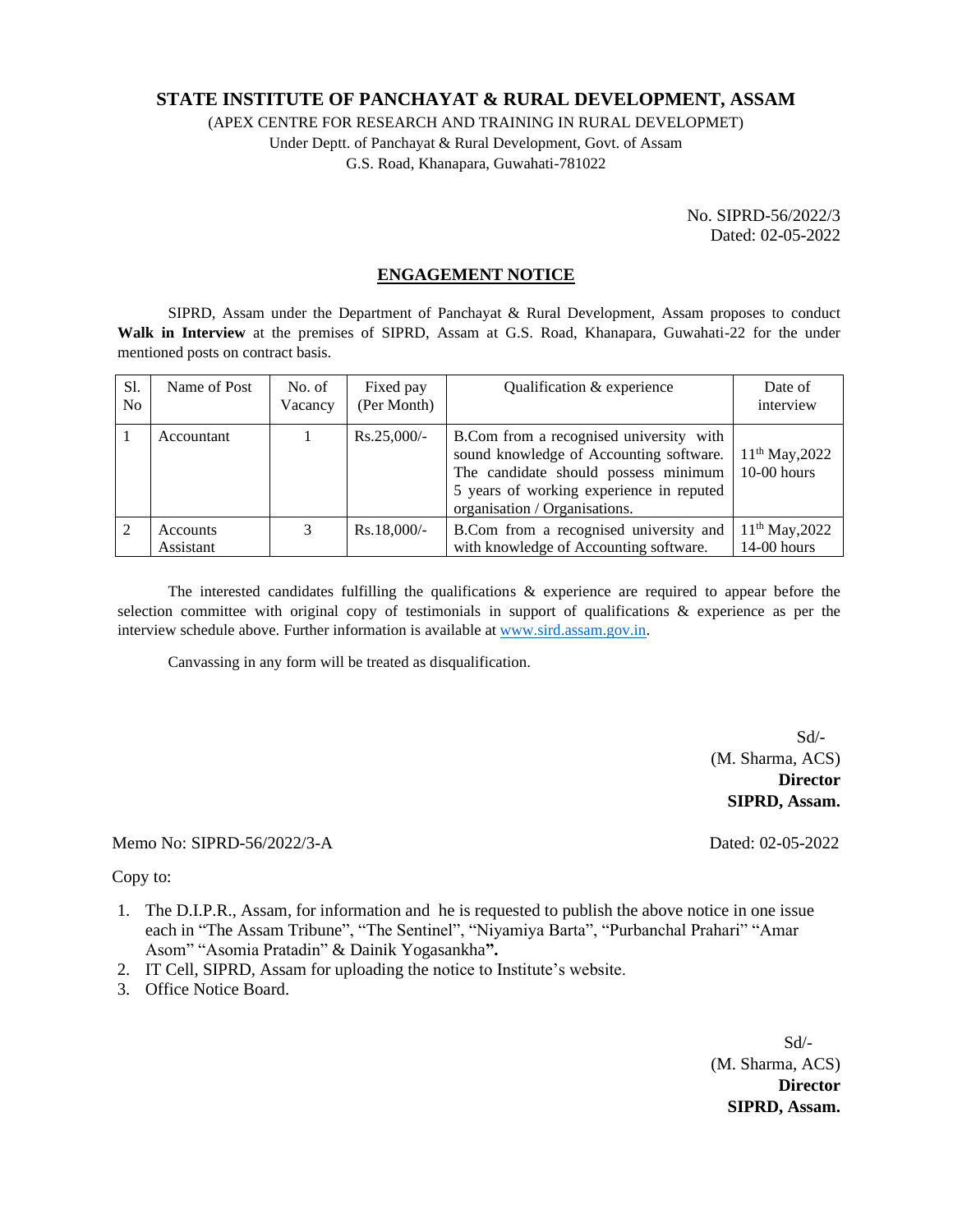# **General Information and Terms and conditions**

| $\mathbf{A}$ | Name of the post           | :: Accountant                                                                                                                                                                                                                                    |  |  |  |  |
|--------------|----------------------------|--------------------------------------------------------------------------------------------------------------------------------------------------------------------------------------------------------------------------------------------------|--|--|--|--|
|              | Number of post             | $\therefore$ 1 (one)                                                                                                                                                                                                                             |  |  |  |  |
|              | Qualification & Experience | ::B.Com from a recogonised university with sound knowledge of<br>Accounting software. The candidate should have minimum 5years<br>of working experience in reputed organization/organisations.                                                   |  |  |  |  |
|              | Fixed pay per month        | $\therefore$ Rs.25,000/- (twenty five thousand) only.                                                                                                                                                                                            |  |  |  |  |
|              | Age                        | ::Minimum age is 18 years and maximum age is 40 years as on<br>01-01-2022.                                                                                                                                                                       |  |  |  |  |
|              | Engagement Criteria        | :: The engagement shall be purely contractual with noprovision of<br>regularization. The incumbent may be posted at any of the 12<br>Extension Centres of the State. Alternatively, the incumbent may<br>also be posted in the SIPRD-Hqtrs also. |  |  |  |  |
|              |                            |                                                                                                                                                                                                                                                  |  |  |  |  |
| B            | Name of the post           | :: Accounts Assistant                                                                                                                                                                                                                            |  |  |  |  |
|              | Number of post             | $::3$ (three)                                                                                                                                                                                                                                    |  |  |  |  |
|              | Qualification & Experience | ::B.Com from recogonised university with sound knowledge of<br>Accounting software.                                                                                                                                                              |  |  |  |  |
|              | Fixed pay per month        | $\therefore$ Rs.18,000/- (eighteen thousand) only.                                                                                                                                                                                               |  |  |  |  |
|              | Age                        | :: Minimum age is 18 years and maximum age is 40 years as on<br>01-01-2022.                                                                                                                                                                      |  |  |  |  |
|              | Engagement Criteria        | :: The engagement shall be purely contractual with noprovision of<br>regularization. The incumbent may be posted at any of the 12<br>Extension Centres of the State. Alternatively, the incumbent may<br>also be posted in the SIPRD-Hqtrs also. |  |  |  |  |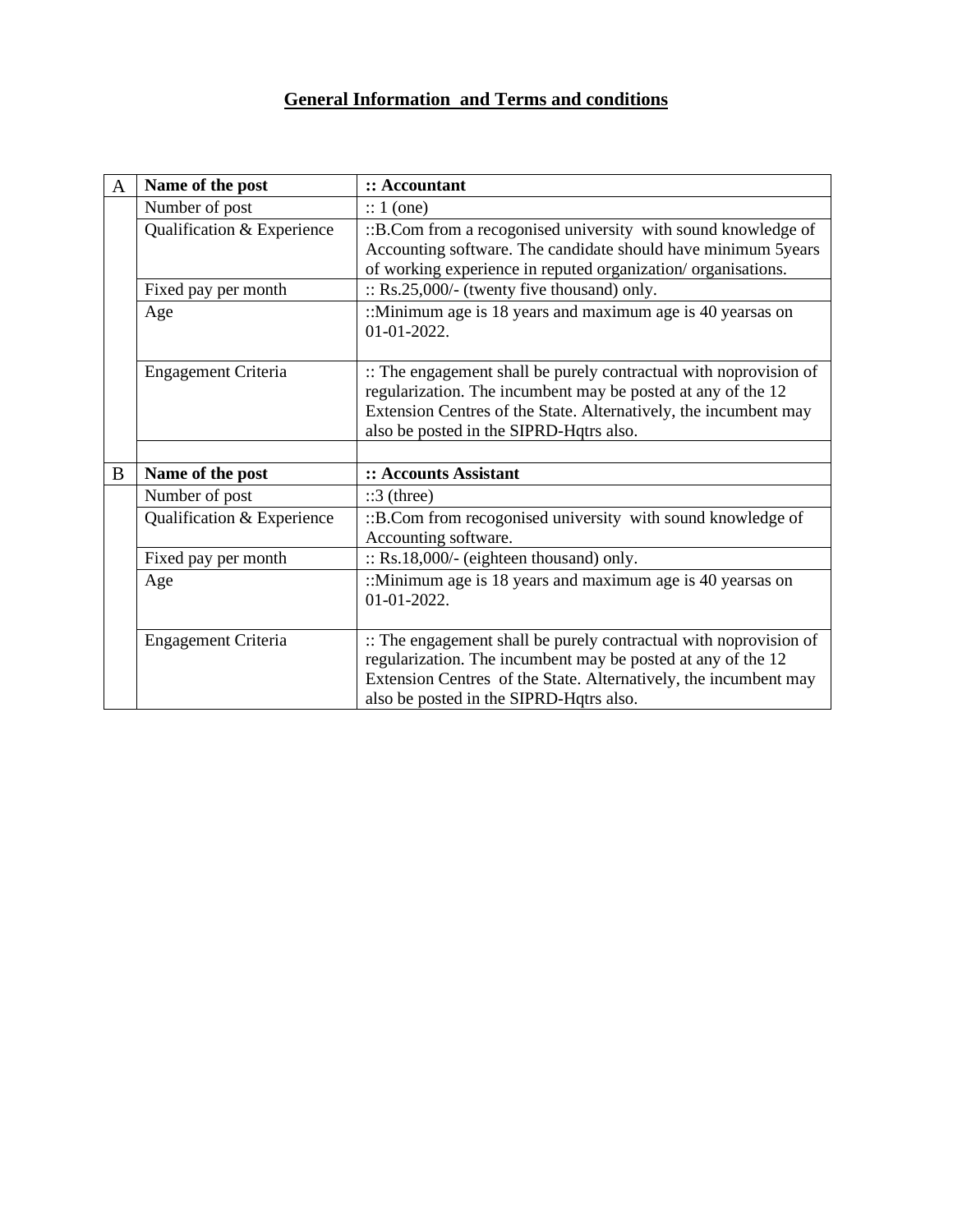# A. **How to apply**

The interested candidates are required to submit their CV as per the format attached.

Testimonials required to be submitted: Copy of

- 1) HSLC Admit card or Birth Certificate as proof of date of birth.
- 2) Class X certificate& marksheet.
- 3) Class Xll certificate& marksheet.
- 4) Degree certificate& marksheet.
- 5) Certificate of diploma in computer application minimum of six(6) months.
- 6) Certificate in support of experience.

## B. **Selection Process:**

Walk-in-interview/Proficiency in computer test may be taken by the SelectionCommittee.

## **Note:**

- a) Candidates will have to appear for the interview /computer test at their own expenses and no TA/DA will be paid for that purpose,
- b) ln the event of particulars or information given by the candidate found false or incorrect or forged his/her candidature will be rejected and if any wrong statement or false statement /discrepancy detected after engagement, the service of the candidate shall be terminated forthwith without any notice to the candidate.
- c) The undersigned reserves the right to cancel, alter or modify the Advertisement or other terms and conditions of the Advertisement without any prior notice at any time during the recruitment process.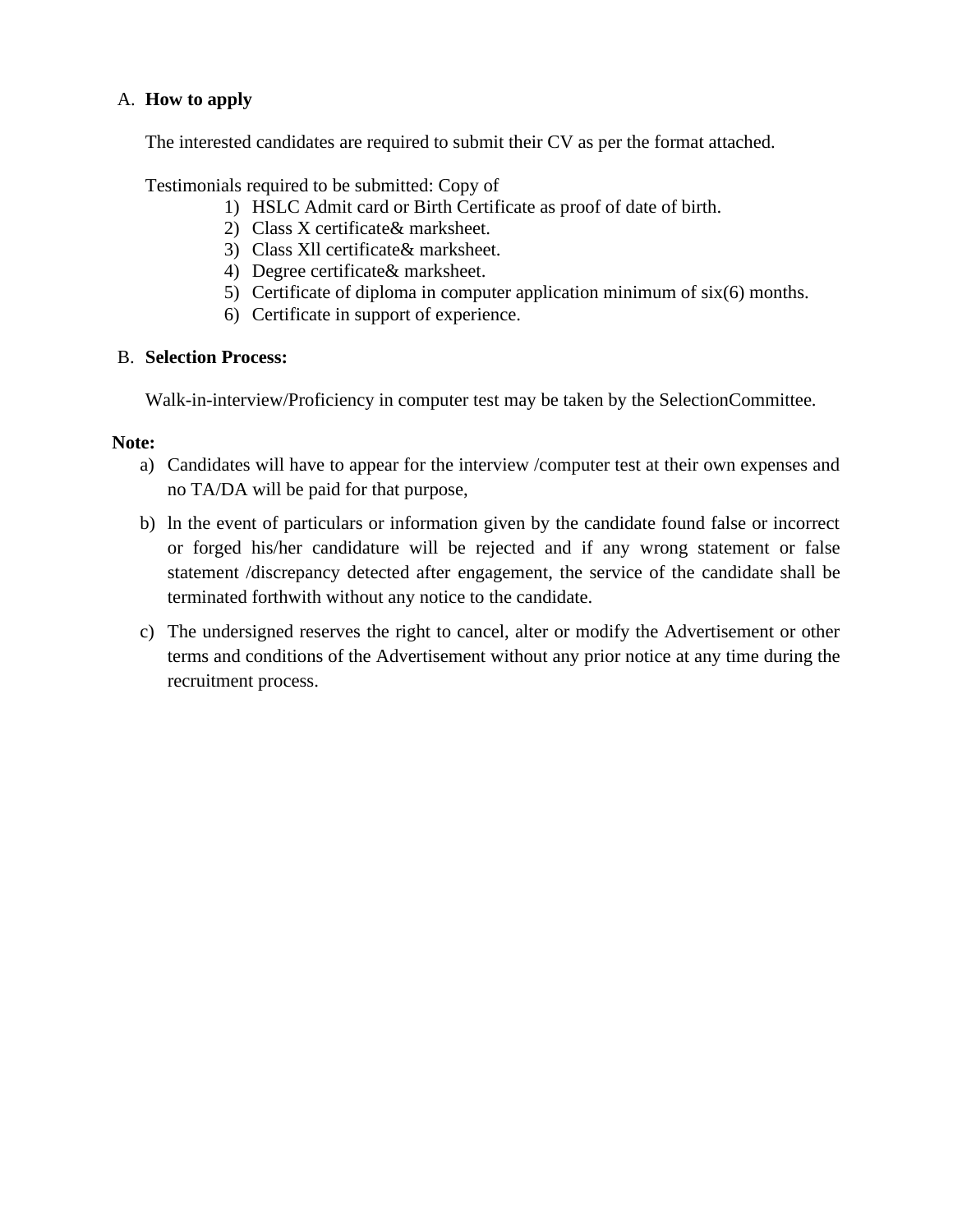# **STATE INSTITUTE OF PANCHAYAT & RURAL DEVELOPMENT, ASSAM**

G.S. Road, Khanapara, Guwahati-781022

|    | <b>Curriculum Vitae</b><br><b>Post Applied</b>                       |  |  |  |  |  |  |  |  |         |                        |  |  |  |  | Recent<br>Photo |  |  |  |
|----|----------------------------------------------------------------------|--|--|--|--|--|--|--|--|---------|------------------------|--|--|--|--|-----------------|--|--|--|
| 1. | <b>Name of Candidate (Capital</b>                                    |  |  |  |  |  |  |  |  | letter) |                        |  |  |  |  |                 |  |  |  |
| 2. | <b>Fathers</b> name                                                  |  |  |  |  |  |  |  |  |         |                        |  |  |  |  |                 |  |  |  |
| 3. | Date of Birth (DD/MM/YYYY)                                           |  |  |  |  |  |  |  |  |         | 4 Age on<br>01/01/2022 |  |  |  |  | 5. Gender       |  |  |  |
| 6. | Present address of the candidate in<br>full for postal Communication |  |  |  |  |  |  |  |  |         |                        |  |  |  |  |                 |  |  |  |
| 7. | <b>Email address</b>                                                 |  |  |  |  |  |  |  |  |         |                        |  |  |  |  |                 |  |  |  |
| 8. | Phone number / Mobile number                                         |  |  |  |  |  |  |  |  |         |                        |  |  |  |  |                 |  |  |  |
| 9. | Permanent address of the candidate                                   |  |  |  |  |  |  |  |  |         |                        |  |  |  |  |                 |  |  |  |

## **10. Academic Qualifications (Enclose attested copies of Certificates)**

| SI.<br>N <sub>0</sub> | Name of<br><b>Examination/Degree</b><br>(beginning with HSLC) | <b>Board/University/</b><br><b>Institution</b> | Year of<br>Passing | Result(Class/<br>Division) | Percentage<br>of marks<br>scored |
|-----------------------|---------------------------------------------------------------|------------------------------------------------|--------------------|----------------------------|----------------------------------|
|                       |                                                               |                                                |                    |                            |                                  |
| ົ                     |                                                               |                                                |                    |                            |                                  |
| 3                     |                                                               |                                                |                    |                            |                                  |